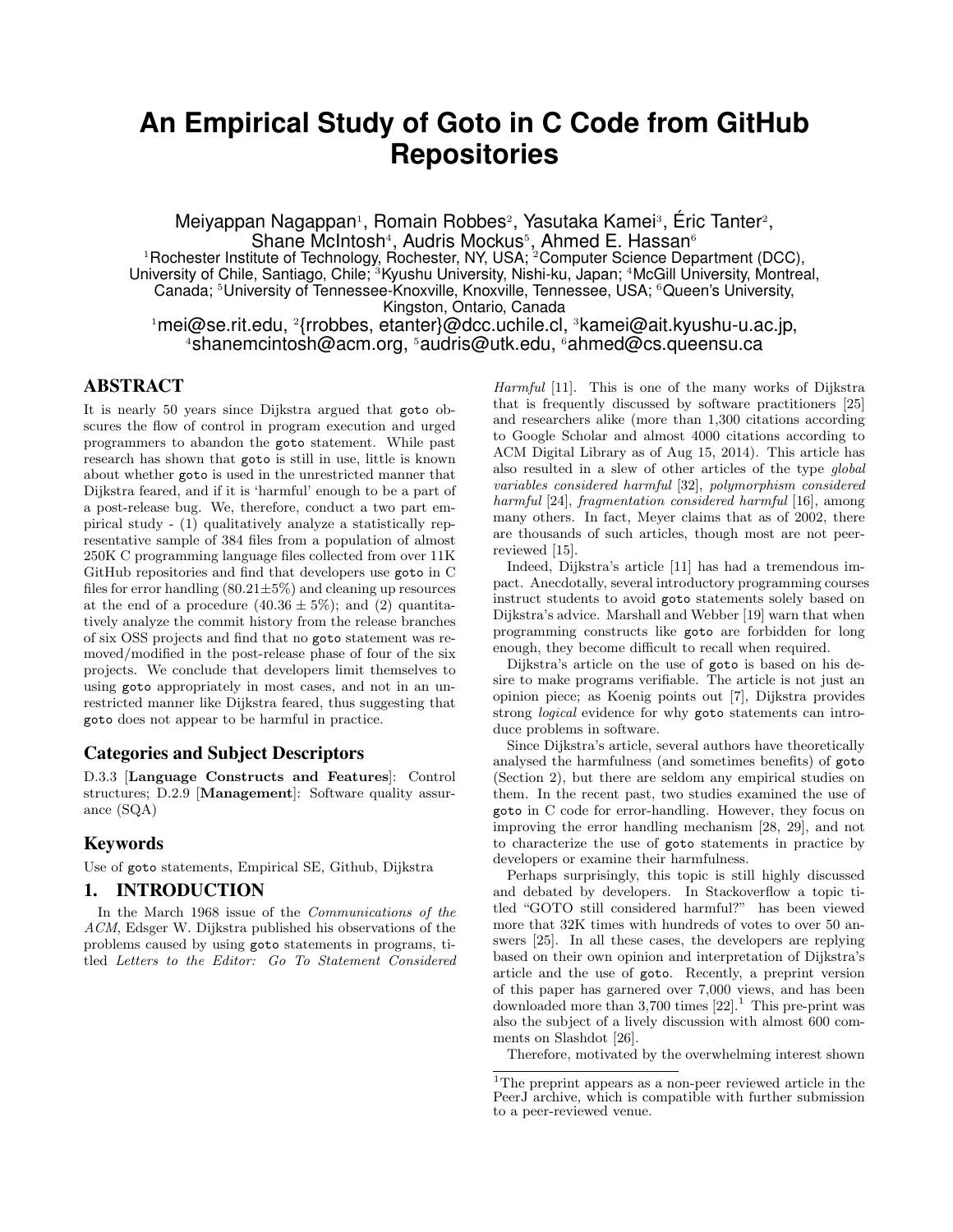by developers in this question, we empirically examine the use of goto statements in modern software projects by software developers after ascertaining that goto is indeed widely used. Our experiments are designed to empirically identify whether goto statements are used in a disciplined—and hence harmless—way or in the complex way that Dijkstra feared would be be harmful (such as the recent case that resulted in the security vulnerability in Apple iOS7 [8]). More precisely, we carry out a two-dimensional case study of C source code files from software repositories—a broad qualitative study on a statistically representative sample of code from 11,627 repositories hosted by GitHub [3] followed by a focussed quantitative study on specific releases of six Open Source Software (OSS) projects to address the following research questions:

- RQ1: What are goto statements used for? We find that goto statements are used for 5 main purposes. Among these, the most prevalent are handling errors and cleaning up resources at the end of a procedure  $(80.21 \pm 5\% \text{ and } 40.36 \pm 5\% \text{ respectively}).$
- $RQ2: Do\ developers\ remove/modify$  goto statements? We find that no goto statement is removed/modified as part of post-release bug fixes in four of the six projects. In the remaining two projects, goto was removed/ modified only in a dozen bug fix commits.

Therefore, goto is still very much used, but mostly following well-structured, harmless patterns. Note that there are several possible hypotheses as to why goto is used in such a disciplined manner. It could be that developers have restricted their use of goto to specific controlled scenarios because of Dijkstra's advice, or it could simply be based on a natural evolutionary path, among others. This paper does not pretend to shed light on these hypotheses, only to empirically characterize the use of goto in practice.

### 2. BACKGROUND AND RELATED WORK

Dijkstra thought that the title of the article [11] misrepresented the actual argument he tried to make. He explains that his article is referenced 'often by authors who had seen no more of it than its title<sup>'.2</sup> Therefore, we start with a detailed discussion of the arguments given by Dijkstra in order to provide context to the reader, and then discuss related work that examined Dijkstra's communication.

### 2.1 Background

Dijkstra begins the article by stating that in his observation of programmers and programs, the use of goto statements has 'disastrous effects'. This is the reason why he believes that goto statements should not be used in high level languages, in which most current software is written. He then goes on to explain why the goto statements can have disastrous effects and what those effects might be.

The objective is for a programmer to be able to establish clear assertions about the state of the executing program at each line of code. Dijkstra then observes that the use of goto statements in a program can make it difficult to determine the exact set of statements that has been executed before reaching a given label block.

Dijkstra explains that, in a language with procedures, one can characterize the progress of a process with a coordinate system that consists of a sequence of textual indices—the sequence of procedure calls (the call stack) followed by a single point in the currently-executing procedure. With the inclusion of repetition clauses such as while, one needs an additional dynamic index. Reasoning is supported because the repetition structure, like recursion, is amenable to inductive reasoning. In any case, the crux of the argument is that the coordinate system is independent of the programmer. In contrast, in the case of goto statements'it becomes terribly hard to find a meaningful set of coordinates in which to describe the process progress'. In essence, 'The go to statement as it stands is just too primitive; it is too much an invitation to make a mess of one's program.'

### 2.2 Related Work

In this subsection, we present related work (essays and articles) done by others who have either carried out their own analysis on the use of goto statements, or have critically analyzed Dijkstra's article.

Analyzing the use of goto statements: The article by Knuth [17] is probably one of the earliest works analyzing goto statements, since Dijkstra's article was published. Knuth clearly prefaces the article by stating that only his 'opinions' are expressed. His goal for the article is to provide a fair discussion of both the pros and cons of goto statements. He believes that the discussion should not be about eliminating goto statements but about program structure. He points out that in fact several cases of goto elimination is merely replacing goto statements with other 'euphemisms'. Knuth [17] believes that goto statements must not be used for error exists or loop creation, but only used to eliminate recursion, boolean variables, and co-routines. He even quotes Dijkstra to drive home the point: 'Please don't fall into the trap of believing that I am terribly dogmatical about  $[the qo to statement].$  I have the uncomfortable feeling that others are making a religion out of it, as if the conceptual problems of programming could be solved by a single trick, by a simple form of coding discipline!'. More recently Saha et al. examine how goto statements are used for error-handling and propose approaches to improve the error-handling mechanism in C code [28, 29]. Similarly Alnaeli et al. examine the extent of goto statements in for-loops. Their goal is to parallelize for-loops and goto can prevent this goal. When empirically evaluating their approaches [6, 28, 29], they find that goto is still extensively used in system projects written in the C programming language. However, the studies by Saha et al. [28, 29] and Alnaeli et al. [6] are not about examining all the different ways in which developers use goto, but just focussed on the use of goto for a single purpose. Our study complements their studies by providing evidence of when goto statements are used, and hence their work and other future work can build solutions to take goto statements into account or help avoid it if needed.

Analyzing Dijkstra's article: In his retrospective essay, Tribble [14] provides an annotated version of Dijkstra's article, and also analyzes the relevance of the article in the year 2005. He questions whether goto statements are even needed, when developers are using languages that were developed well after Dijkstra's article was published. He concludes that (in contrast to Knuth [17]) certain complex goto statements cannot be avoided if the programming language does not provide dedicated constructs for exiting nested loops or for error handling. Since programming languages like C

<sup>&</sup>lt;sup>2</sup>All italicized text within single quotes in this section are direct quotes from Dijkstra.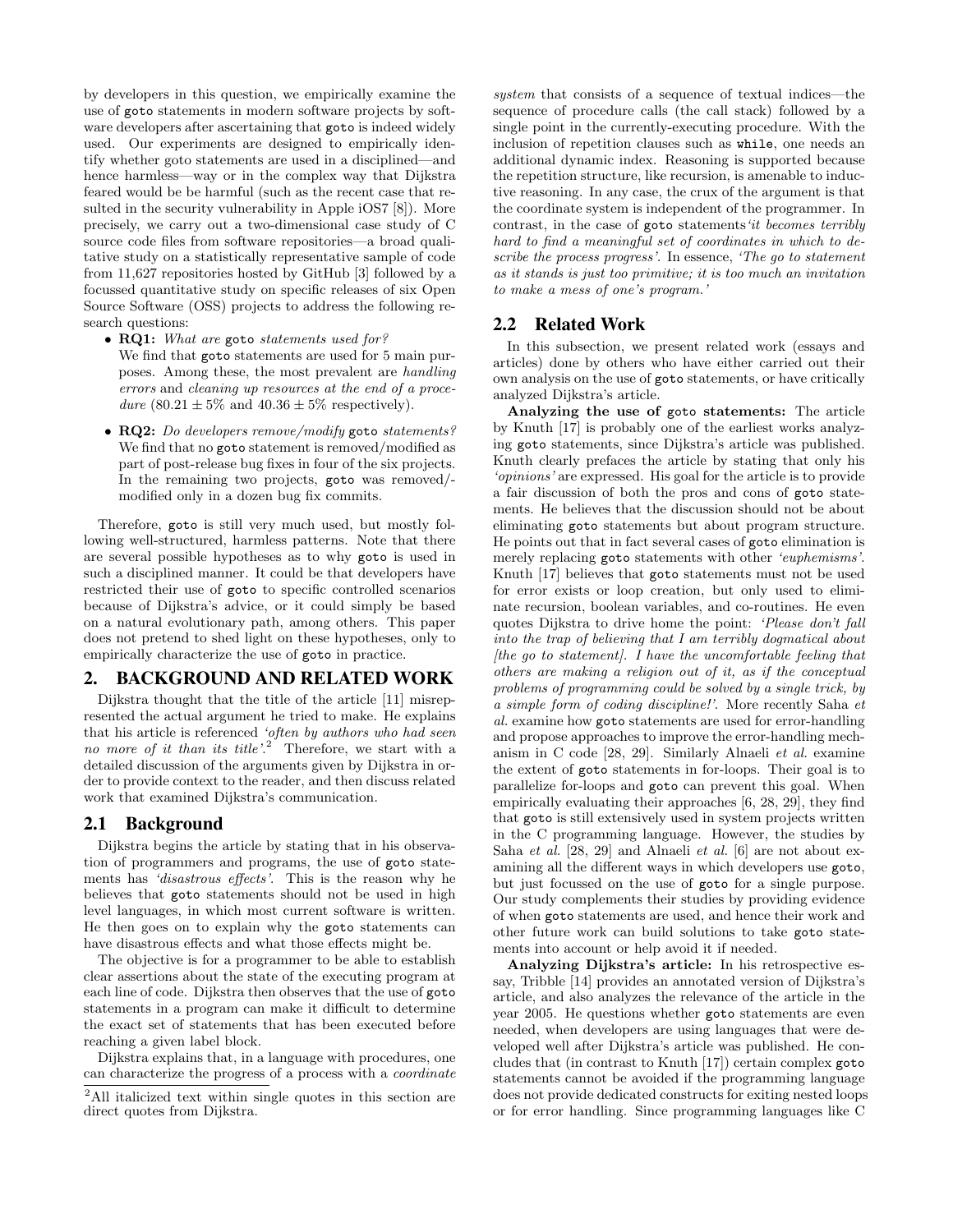do not have an explicit error handling mechanism (exception handling) like  $C++/Java$ , the developers who write their software in C have to resort to using goto statements. In the qualitative empirical analysis in RQ1 (Section 5), we examine if developers are indeed using goto for error handling and for exiting out of loops among other purposes.

There are several references in the literature [13, 7, 17] about heated discussions and analysis on Dijkstra's article among practitioners. One such recorded discussion [25] can be found on StackOverflow, a community 'question and answer' website for developers. The consensus is that goto statements need not be eliminated entirely, but just the 'unconstrained' use of it should be avoided. Another such discussion was among well-renowned Linux kernel developers— Robert Love, Rik van Riel, and Linus Torvalds [27]. Their position is that goto can be used when there is a real need for it and that, if used carefully, goto is not harmful.

Unlike prior work, which have taken logical, argumentative, and example-based approaches, we use an empirical one to identify, classify and quantify the different actual uses of goto statements in real-world C code, and examine if goto is harmful enough that developers removed/modified them as part of post-release bug fixes in a software project. While the previous work is in no way incorrect or insufficient, we believe that adding empirical evidence can only further help the discussion.

### 3. DATA SOURCE

In order to examine empirically the use of goto statements along the two research questions we have, we used two different data sources. In both datasets, we restrict our analysis to C files only (excluding C header (".h") files), since (1) it is a widely-used language; and (2) it provides the goto construct; Additionally, we wanted to examine the use of goto statements without any confounding factors based on different programming languages. By restricting to just one programming language we can place the results in context, and have more confidence about the conclusions with respect to software projects written in C. Below we describe the data source used for each research question and the reasons for choosing them.

Data Source for RQ1: In this research question, we want to understand the purpose of goto statements as used by a variety of developers in their code. Hence studying the programming practices of developers from a small set of projects may not be sufficient. Therefore, we use the source code in the hundreds of thousands of software projects mined by one of the coauthors [20]. We use a snapshot of the project's software repositories (that are being continuously mined) from January 2013. We restrict our analysis to software projects that have their source code repositories on the GitHub hosting service. This is because, GitHub hosts several million repositories from several hundreds of thousands of developers. Hence we will be able to examine developer practices with respect to goto statements among a wide variety of developers. From this collection of software projects we extract all projects that have C files.

Not all repositories on GitHub represent actual software projects. We filtered out projects with less than 10 files written in any programming language to eliminate a bulk of non-software projects, and very small software projects. We chose the cutoff at 10 as it appeared to provide a balance between eliminating most irrelevant repositories while

Table 1: Overview of the studied systems (RQ2).

| Product     | Domain                  | Version | Tag name                                    | Lines of  |
|-------------|-------------------------|---------|---------------------------------------------|-----------|
|             |                         |         |                                             | code      |
| ClamAV      | Antivirus               | 0.98    | $clamav-0.98$                               | 2,043,360 |
| GIMP        | Image $M\overline{a}$ - | 2.8.0   | $GIMP_28_0$                                 | 960,106   |
|             | nipulation              |         |                                             |           |
| GhostScript | Interpreter             | 9.01    | ghostscript-                                | 1,274,249 |
|             |                         |         | 9.01                                        |           |
| OpenLDAP    | Directory               | 2.4.6   | OPENLDAP_R                                  | 303,917   |
|             | Access                  |         | $EL$ <sub>ENG</sub> $-2$ <sub>-4</sub> $-6$ |           |
|             | Protocol                |         |                                             |           |
| Postgresql  | Database                | 9.3.0   | REL9_3_0                                    | 963,900   |
| VTK         | Visualization           | 5.10.0  | v5.10.0                                     | 2,910,353 |
|             | Toolkit                 |         |                                             |           |

leaving us with a sizable sample of repositories. While this sample contains some repositories unrelated to software development identifying them automatically on the scale of GitHub is a research topic by itself, well beyond the scope of this paper.

The filtered sample has 11,627 projects with C code. A typical empirical software engineering study examines under 10 projects [23], and this larger sample should help with the generalizablity of our conclusions (albeit in the context of source code written in C and hosted on GitHub).

In the final data cleaning step we filtered out files we identified as automatically generated. Such files are not directly maintained, and, consequently, do not shed light on how developers are using goto statements. To develop the filtering procedure, we manually examined a random sample of files with hundreds of goto statements to identify if any of them were generated. Every generated file had the word 'generate' in the comments at the beginning of the file. Our filtering, therefore, searches for the word 'generate' in each file. If the term occurs, we then filter the file from the dataset. The threats that arise due to not removing generated files are discussed in Section 7. The cleaned sample contains 2,150,387 files written in the C programming language from 11,627 projects hosted on GitHub.

Data Source for RQ2: We would like to know what impact goto statements have on the incidence of post-release bugs: a popular proxy for software quality [30] because not all bugs are of equal concern. Bugs that could be fixed in development and testing are of much lesser concern than bugs that escape quality assurance steps and affect software users. We focus on post-release bugs, which are not detected until after the software is made available to end users.

To identify post-release bugs, we consider code changes that occur on or that have been merged into the release branch of a studied system. Such changes are often the result of bugs found after the release of software and these changes are pushed to customers as part of a software update. As a result, changes that land on a release branch after a release are more strictly controlled than a typical development branch to ensure that only the appropriately triaged high-priority fixes land in maintenance releases. In other words, the changes that we study correspond to the maintenance of official software releases.

Unfortunately, the overwhelming majority of projects examined in RQ1 do not contain carefully triaged releaserelated changes. Hence, to address RQ2, we selected six software projects primarily implemented in C with wellestablished branching policies for deeper analysis. These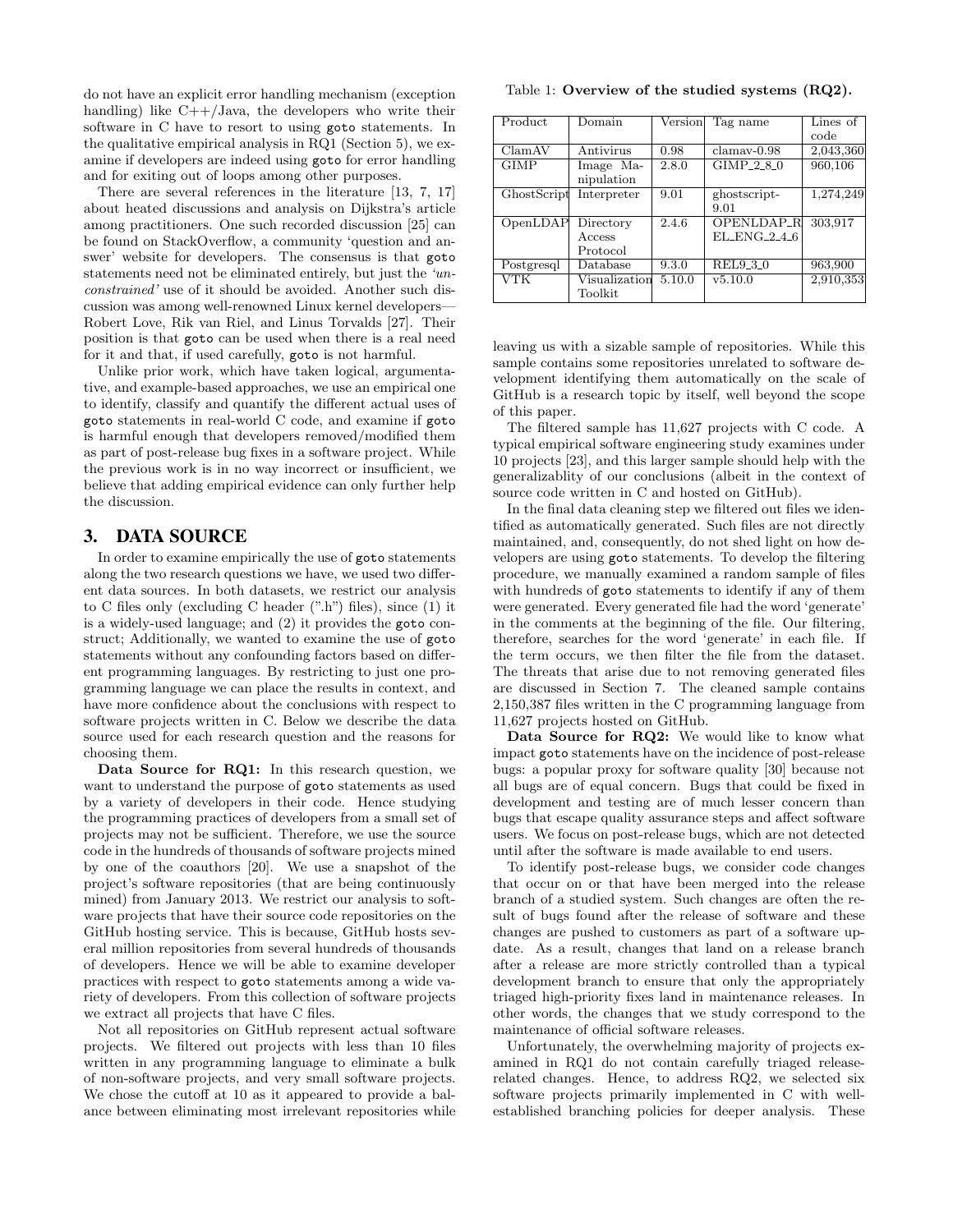projects are selected from a variety of domains, ages, and sizes to help with the generality of our conclusions. Some of these projects like GIMP are used by millions of end users [2], while others like Postgresql are used by prominent industrial users such as Nasa [12], and Instagram [18]. Table 1 provides an overview of the studied systems.

# 4. PRELIMINARY ANALYSIS: Do developers use goto statements in their source code?

### 4.1 Motivation

Before we examine why developers use goto statements, we first need to determine if they even use goto in the source code of their software. Even though, past studies have shown that goto statements are still in use [28, 29], we want to examine if our dataset of diverse projects have goto statements in them and ascertain the true extent of goto usage.

# 4.2 Approach

Among the 2,150,387 source code files used in our study, we determine which ones have a goto statement in it. We do this by using the grep functionality for searching and use the regular expression

 $([ \ t]+$ goto $|\hat{\sigma}|$ goto) $[ \ t]+$ .\*;

We determine not just if a file has a goto statement, but also how many goto statements exist in each file.

# 4.3 Results

Considerable use of goto at the file level: We find that 246,657 out of the 2,150,387 files (or 11.47%) examined in our study have at least one goto statement. Both the raw number and the percentage of files that have a goto statement indicates that the use of goto statements by developers who work on software projects written in C and hosted in GitHub, are quite common. The result agrees with the results of Saha *et al.*  $[28]$  – who found that there are almost 20K functions in Linux-2.6.34 that have a goto statement. We also find that most files have very few goto statements. In fact 14.43% of files with goto had only one goto. However, there are those rare occasions where there exists a file with more than 100 goto statements (0.55% of the files with goto).

More than one-fourth of the projects used a goto: In order to check if all the files with goto are just found in a few projects, we calculate the distribution of goto statements at the project level. We find that 3,093 out of the 11,627 projects (or 26.60%) have at least one file with a goto statement. We also find that more than half the projects have about 20% of the files that have at least one goto statement.

A considerable number of projects have files with goto in them. Thus despite the popularity of Dijkstra's case against goto, developers use goto statements considerably.

## 4.4 Discussion

 $\overline{a}$ 

 $\searrow$ 

When examining the path hierarchy and names of files with and without goto statements in them, we noticed that several of them looked like system code, i.e. they had the words linux/android/kernel/driver (which is consistent with the findings of Saha et al. [28], who report that more than half of the goto statements are in the driver directory of Linux-2.6.34). To better characterize the context of use of goto statements, we examine the number of "system files" (source code files for hardware drivers, operating system kernel etc.) in the dataset. A search for the keywords linux/android/kernel/driver in file names revealed that 454,670 files (21.14%) were system files. Of course, we could have missed some system files, but due to the size of the dataset, we were restricted to using such a heuristic, whose precision was verified with a manual analysis in RQ1 (Section 5). Among the files that had a goto statement, we found that 169,523 (or 68.72%) were system files. Thus, we find that there is a greater concentration of goto statements in system files than non-system files.

## 5. RQ1: What are goto statements used for?

# 5.1 Motivation

Beyond the raw frequency of goto usage, we were also interested in how developers are using them. This is because not all usages of goto are created equal. Some goto usage may be part of relatively harmless patterns, while others may be much more nefarious [17], severely hampering the readability of the source code. A related concern is that goto statements may be used in various domains, and may be used differently in these domains.

# 5.2 Approach

✠

We, therefore, conducted a qualitative study of the usages of gotos on two levels: the file level, to understand the domain in which goto statements were used, and figuring out whether many false positives were due to generated code; and the function level, to understand patterns of usage of goto statements, their interactions, and their impact on the function comprehensibility. We performed the latter analysis at the function level, since the scope of the goto statements and the labels that they refer to are at the function level. We discuss the process for our qualitative study in detail below (as it will help us and the reader place the results and conclusions in context).

1. Sample Selection: The population of C files that we examined for the presence of goto statements in RQ1 is 2,150,387. However, we want to study the patterns of usage of goto. Hence our true population is the set of files with goto statements, i.e., 246,669 C files. We split this population into two buckets - files with more than 5 goto statements, and files with 5 or less goto statements, where 5 is the median number of goto statements in a file. From each bucket we pick 192 files at random, to end up with a total of 384 C files with goto statements. By examining 384 files from 246,669 files, we achieve a confidence level of 95% with a confidence interval of 5% [5]. We use this sample of 384 files to perform the qualitative analysis at the file level.

In order to carry out our qualitative analysis at the function level, we take the sample of 384 files chosen for the qualitative analysis at the file level, and follow a procedure similar to that of Gallup polls [4]. For example, when polling adults in the United States(US) to determine election results, Gallup randomly calls households across the US, and picks one individual in the household randomly to interview. Similarly, in order to carry out the study at the function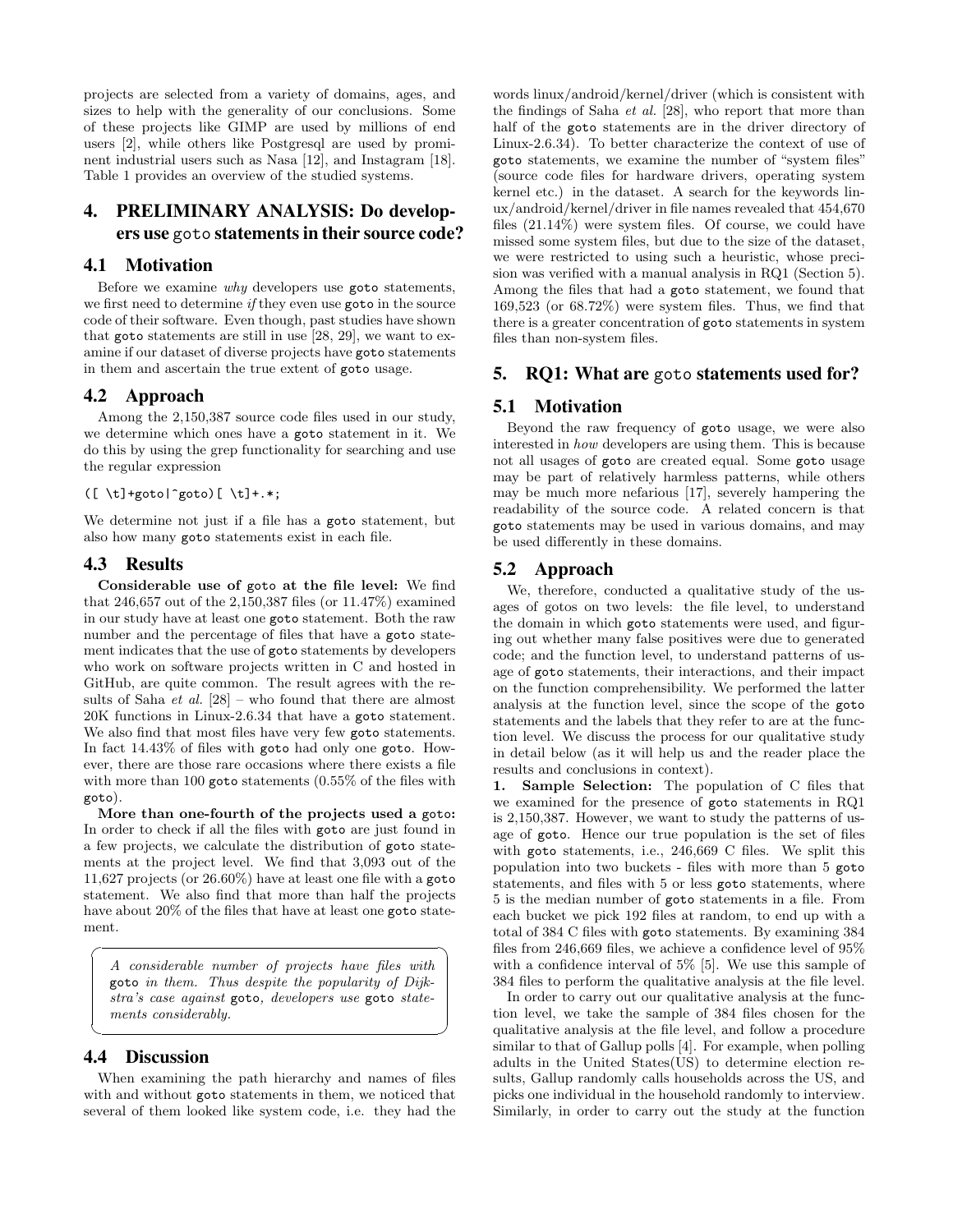|                  | Name               | Description                                  | Rationale                                                |
|------------------|--------------------|----------------------------------------------|----------------------------------------------------------|
|                  | Generated          | The source file containing the goto state-   | We are only interested in goto statements that pro-      |
| File Level       |                    | ment was generated automatically.            | grammers introduce manually.                             |
|                  | Long jumps         | Non-local jumps performed with longjmp       | This has potentially much more serious consequences      |
|                  |                    | to a context captured with setjmp.           | than regular (local) goto statements.                    |
|                  | Domain             | The domain to which the file belongs to.     | Knowing the domain of each file, lets us understand      |
|                  |                    |                                              | the type of systems that are frequently using goto       |
|                  |                    |                                              | statements.                                              |
|                  | Error              | To handle exceptions and errors. Tagged      | Since C does not have exception handling constructs      |
|                  |                    | when the code in the label is for error han- | like try/catch in Java. Also discussed in the litera-    |
|                  |                    | dling.                                       | ture [14, 17].                                           |
| - Function Level | $C$ leanup         | To handle memory de-allocation and other     | Since C does not have a cleanup construct like           |
|                  |                    | cleanup activities. Tagged when the code     | finally in Java.                                         |
|                  |                    | in the label is executed whether or not the  |                                                          |
|                  |                    | goto statement is executed.                  |                                                          |
| Purpose          | $Control$ -Exit    | To exit out of a nested loop.                | Since C does not have break to labels. Also discussed    |
|                  |                    |                                              | in the literature $[14, 17]$ .                           |
|                  | Loop-Create        | Unlike Control-Exit, this is when a goto     | A priori unnecessary because C has repetition clauses    |
|                  |                    | statement is used to create a loop.          | $(\text{while}, \text{do}, \text{for}, \dots).$          |
|                  | Spaghetti          | When a goto statement exists in the code     | This is the kind of goto statements that all prior work  |
|                  |                    | inside a label of another goto statement.    | has argued against $[11, 14, 17]$ .                      |
|                  | Single             | Only one goto statement per label.           | According to Dijkstra, while less harmful, a single      |
|                  |                    |                                              | goto per label can still cause issues [11].              |
| Function Level   | Multiple           | Many goto statement per label.               | A source of severe issues according to Dijkstra [11].    |
|                  | Forward            | Jump to a label that is located after the    | Easier to track by programmers because it follows the    |
|                  |                    | goto statement.                              | natural order of reading code.                           |
| $\mathbf{I}$     | Backward           | Jump to a label that is located before the   | Harder to follow because it requires going back in the   |
|                  |                    | goto statement.                              | procedure definition.                                    |
|                  | $#$ goto<br>state- | The number of goto statements per line of    | This will allow us to see if there is a relationship be- |
|                  | ments<br>per       | code in each function that is examined.      | tween the number of goto statements and the size of      |
| Properties       | <b>LOC</b>         |                                              | a function.                                              |
|                  | Stacked labels     | Multiple labels that follow each other such  | A mixed blessing: jumped-to code is localized, but       |
|                  |                    | that execution flows from one label block    | there are multiple entry points in the aggregate block,  |
|                  |                    | to the next.                                 | making it hard to know which statements are actually     |
|                  |                    |                                              | executed.                                                |
|                  | $#$ statements     | Number of statements in the label block.     | An (imperfect) estimate of the complexity of the func-   |
|                  | in label block     |                                              | tionality implemented in the label.                      |

### Table 2: A taxonomy of the different purposes and properties of goto statements.

level, we randomly pick one function (an individual person in the gallup scenario) from each file (an individual household in the Gallup scenario). Thus we now have 384 randomly chosen functions with goto and with the same confidence level and confidence interval. We then manually tag the sample data (384 randomly chosen files and functions).

2. Identifying Tags from Subset of Sample: From this sample of 384 files, we came up with a preliminary classification of manual tags at the file and function level, based on separate inspection of two pairs of 10 files, by authors 1 and 2, and 4 and 5. The identified tags at the file level and function level are described in Table 2. At the function level, we further split the tagging into two categories - properties of goto statements and the purpose of goto statements.

3. Iterative Tagging of Complete Sample: Then each of the four authors manually tagged a mutually exclusive subset of files, while constantly discussing with the others for clarifications and refinements of the tags. Each author went through the tags assigned to each file and function at least twice. Once we tag each file and function in the sample, we examine the frequency of the tags in order to understand the usage of goto. We present these results below:

### 5.3 Results at the file level

After manually tagging the 384 files at the file level, we arrive at the following findings:

Only 1.5 % of the files were filtered for noise: Out of the 384 files, only five files were automatically generated files. These files were generated by a parser generator like YACC (Yet Another Compiler Compiler). We also found one case of a file that was submitted to the ACM International Collegiate Programming Competition. Even though the file submitted to the competition is a software program, we remove it from further analysis, since we know that it was not developed for a software project. Hence, we did not manually continue tagging with a total of six files. Therefore, the fraction of irrelevant files present in our sample is  $(1.5 \pm 5)\%$ .

A large portion of files (85%) were system or network files: We found that 312 out of the 384 files were in the domain of 'systems programming'. We define that a file is in the domain of 'systems programming' when it is associated with the Linux Kernel or any other OS, like the BSD or Android or Sun OS. We also associate all driver related files in the domain of 'systems programming'. There were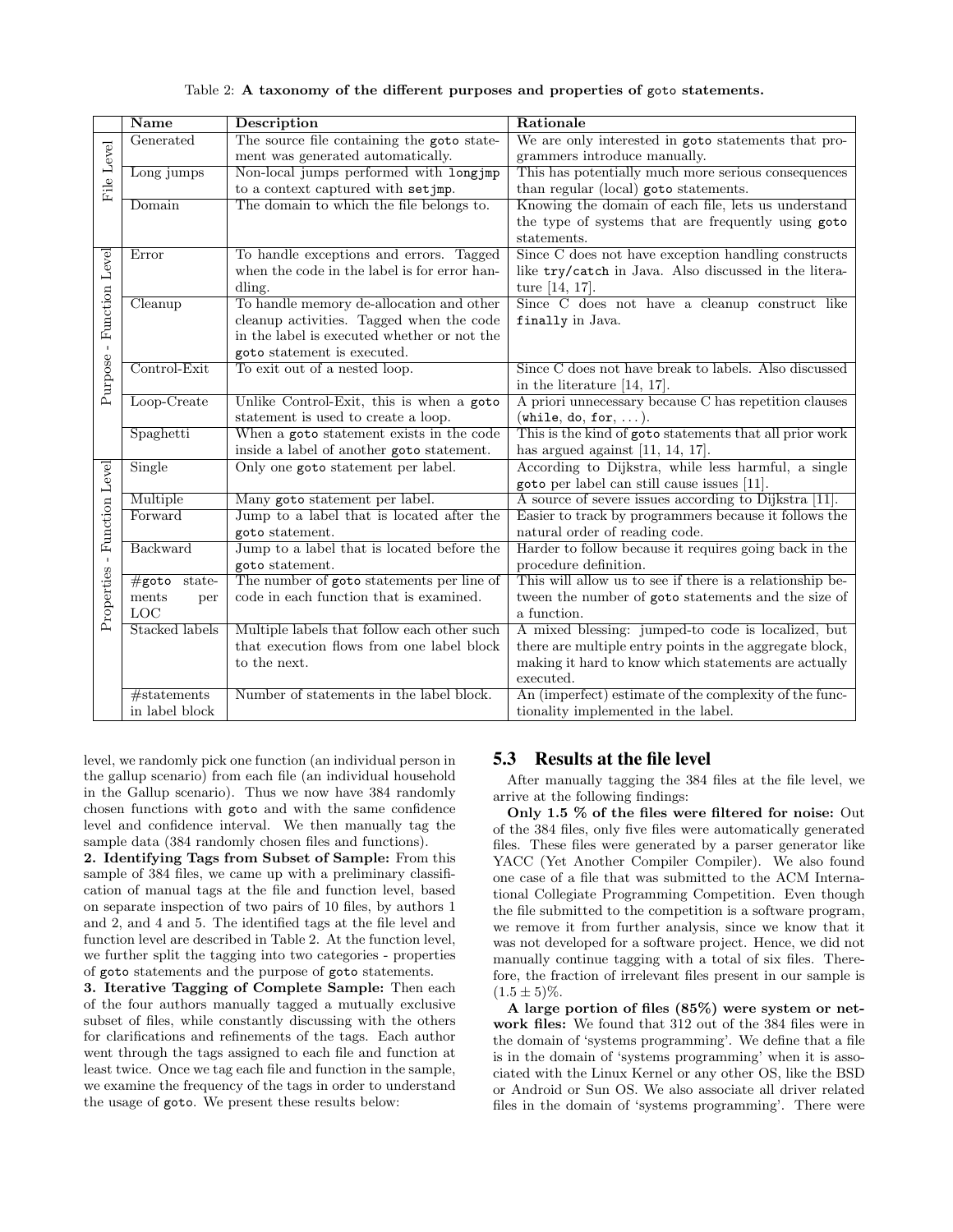also 13 files that were associated with 'Networking'. Thus overall we have 325 out of 384 files in the 'Systems and Networking' domain. This translates to almost  $85 \pm 5\%$  of the files in the dataset. There could be two possible reasons for this - (a) C files in GitHub are mostly system/networking purposes, or (b) goto is used more in systems/networking files.

Some of the other domain types that we identified were: Image Processing/Multimedia/Videogames/Web/UI Framework related files with a total of  $7.28 \pm 5\%$ , and  $PL/DB/H$ - $PC/Scientific/Security related files with a total of 5.72 $\pm$ 5%.$ 

Only one case of setjmp: Apart from goto, which is restricted to jumps local to a function, C provides setjmp to perform arbitrary jumps between execution contexts. This is arguably the worst case of a goto-like construct because it compounds the effects of goto statements. We found that there was only one file in which the command setjmp was used, so we can safely assume that developers seldom use this in their programs.

Summary: Our manual analysis at the file level led to several findings: it showed us that gotos are used predominantly in systems and networking code, but also in other type of files as well. It also gave information alleviating concerns on some possible threats to validity: extremely few of the files were noise, giving confidence in our filtering mechanism; a single file used the a non-local jump (setjmp).

### 5.4 Results at the function level—Basic properties

We start our investigation of the functions we tagged by reporting on the distribution of basic properties on the number of goto statements, labels, and the length of label blocks.

Most functions have few goto statements and labels: We find that at least 25% of the functions in the sample have 1 goto statement. The median is 3, and the top 25% of functions have at least 5 gotos. We also find some outliers, functions with 10 or more gotos, and one extreme outlier that has more than 50 gotos. Unsurprisingly, there are less labels than goto statements. The median function has just one label, i.e, at least half of the functions in our sample have only one label in their body. The upper quartile is 2, and there a few functions with 5 or more labels. Overall, both distributions show that the majority of functions have few goto statements and labels.

Usually, few lines are in the label blocks: We summed the amount of lines of code under each label of the functions in our corpus. We found that the median lines of code in the block of code under a label was 4, and the 75th and 90th percentile was 8 and 36 LOC respectively. We found that in most of the non-trivial cases, the code in the label block had a line of code for clean up, a line of code for printing an error message, and a line of code for the return statement, which returned an error code. Thus, we can safely say that developers are generally not doing complex operations in the label blocks of their goto statements. This of course does not apply to the few outliers, in which the label blocks can grow very large. In some cases of backward jumps, label blocks spanned more than half the size of functions.

#### 5.5 Results at the function level—Purpose

Tagging the files in the sample for classifying the purpose of goto statements, we found the following (see Table 2 for a definition of the purposes and Table 3 for the numerical

Table 3: Results at the function level for the manual tagging of 384 randomly sampled functions for the purposes and properties of goto

| Tage Name          | %<br>among    | Z.<br>among   | $\%$<br>among |
|--------------------|---------------|---------------|---------------|
|                    | All           | System        | Non-System    |
|                    | Files $(384)$ | Files $(312)$ | Files $(66)$  |
| Error              | 80.21         | 82.69         | 75.76         |
| $C$ leanup         | 40.36         | 38.78         | 51.52         |
| Control-Exit       | 10.16         | 9.94          | 12.12         |
| Loop-Create        | 8.85          | 8.33          | 12.12         |
| Spaghetti          | 5.99          | 6.09          | 6.06          |
| Single             | 54.17         | 56.09         | 50            |
| Multiple           | 62.24         | 63.46         | 62.12         |
| Forward            | 90.1          | 92.31         | 87.88         |
| <b>Backward</b>    | 14.06         | 13.46         | 18.18         |
| Stacked labels     | 26.3          | 29.17         | 15.15         |
| $\#$ statements in | 4             | 4             | 3             |
| label block (me-   |               |               |               |
| dian not $\%$ )    |               |               |               |

results). Note that the examples in each of the following purposes, are not examples of how we think goto statements should be used. Rather, they are examples of how developers used goto statements in the sample we looked at.

Most goto usage is for error handling: In manually tagging our dataset, we found that developers use goto statements for the purpose of error handling in  $80.21 \pm 5\%$ of the functions. This can be explained in part because the C programming language does not have an explicit error handling mechanism like exception handling in C++/Java. Therefore, developers are using the combination of goto statements and the code block in the labels to emulate a try/catch mechanism (see code example below). However, note that exception handling with goto statements is a limited form of exception handling compared to that found in  $C++/Java:$  handlers are limited to be in the same procedure definition.

|                                                   | $1$ int fun (int x) |  |
|---------------------------------------------------|---------------------|--|
|                                                   |                     |  |
|                                                   | $code \ldots$       |  |
|                                                   | if(error)           |  |
| $\begin{smallmatrix}2\3\4\5\6\7\end{smallmatrix}$ | goto err_label;     |  |
|                                                   | $code \ldots$       |  |
|                                                   | err_label:          |  |
| $\frac{8}{9}$                                     | print(error);       |  |
|                                                   | cleanup(mem);       |  |
| 10                                                | $return -1$ :       |  |
| 11                                                |                     |  |

The second most frequent purpose is cleanup: Similar to the lack of exception handling capabilities, the C programming language does not have a cleanup construct such as finally, unlike  $C++/Java$ . Recall that a finally block in C++/Java is executed upon exiting a method, regardless of whether the exit is through a standard return or throw a raised exception. Therefore, in order to capture the cases where developers use goto statements to duplicate the purpose of finally, we tag a particular use of goto as cleanup, only if the code block in the label can be reached even when a goto statement is not executed (like in the example code above). We also found that developers use goto statements for the purpose of cleanup activities such as memory deallocation at the end of a function, in  $40.36 \pm 5\%$  of the functions.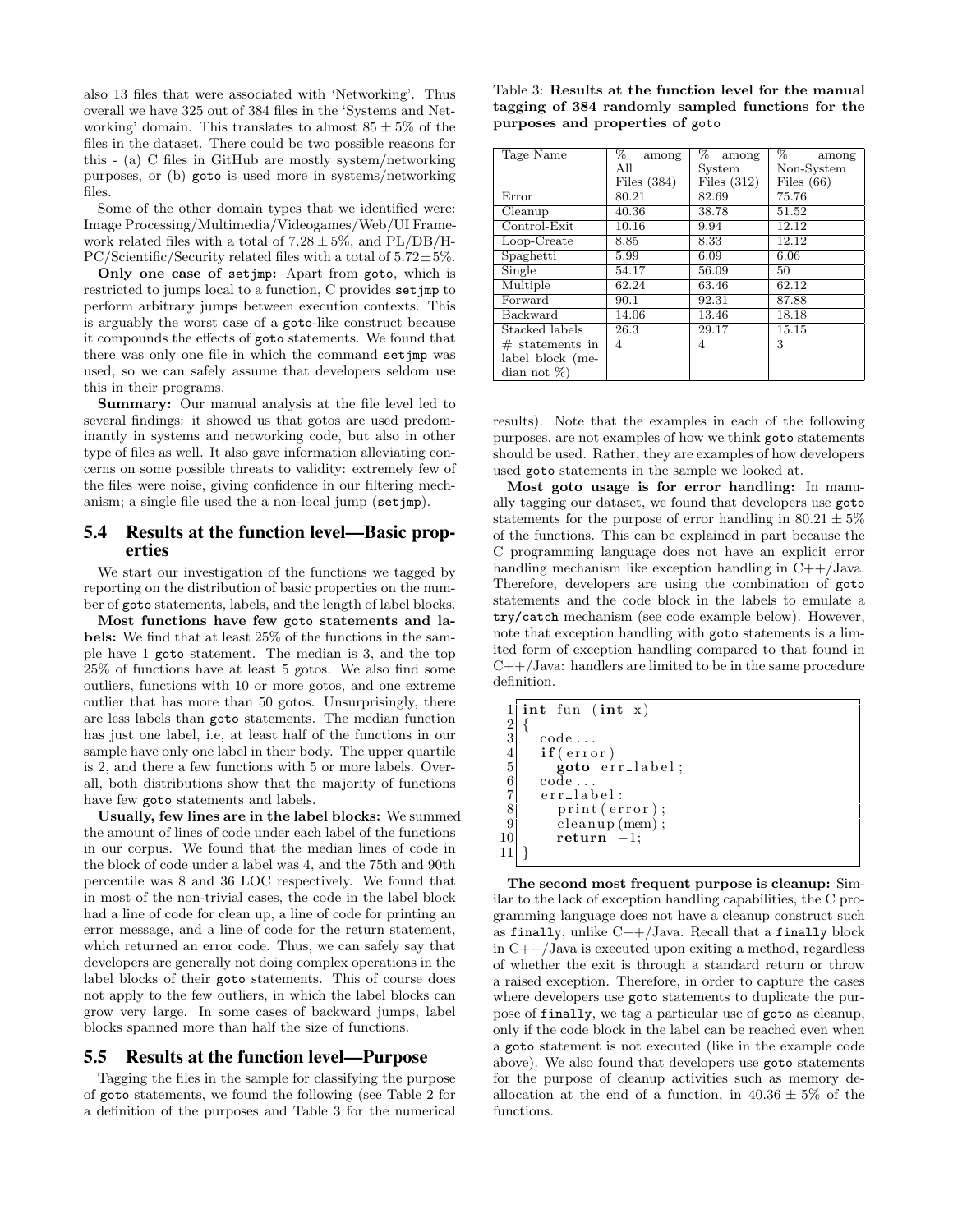Error handling and cleanup happened frequently together, but not always: We also found that cleanup occurred very frequently with error handling (like in the example code above). In  $31.77 \pm 5\%$  on the functions, developers used goto statements for both error handling and cleanup activities. When both error handling and cleanup happens in the block of code under the label, the developers are essentially adding the code that is meant to be in the 'catch' block (error handling code), to the 'finally' block.

In the remaining  $48.44 \pm 5\%$  of the times  $(80.21 - 31.77)$ , the developers used goto statements exclusively for error handling. In the cases where developers used goto statements exclusively for error handling, the code block in the label could be reached only if a goto statement was executed (see code example below). Such a behaviour is similar to having a 'catch' block, but no 'finally' block, in languages like C++/Java.

```
1 int fun (int x)
 \begin{bmatrix} 2 \\ 3 \end{bmatrix}\begin{bmatrix} 3 \\ 4 \end{bmatrix} code ...
 \begin{array}{c|c} 4 & \textbf{if (error)} \\ 5 & \textbf{goto er} \\ 6 & \textbf{code} \dots \end{array}goto err_label;
 \begin{array}{c} 6 \ 7 \end{array} code . .
         return 1;
 8 /* because of the above return, the
                 goto is not classified as cleanup
                    since\ the\ code\ block\ below\ isexecuted only if goto is executed
                 . ∗/
\begin{array}{c|c} 9 & \text{err\_label}: \\ 10 & \text{print (er)} \end{array}print ( error )
11 return -1;
12 }
```
Alternatively in a small percentage of functions  $(8.59 \pm 1)$ 5%), the developers use goto statements for cleanup, but not error handling. In such cases, the developers intend the execution to jump to a label where cleanup occurs (whether or not a goto statement was executed). However, the goto statement itself is not executed due to an error. The developers just wanted the function to end in certain flows.

Less intuitive usages such as control-exit and loopcreate are less common: We found that developers used goto statements for exiting out of standard loops (for, while, do-while), and in some cases to create loops manually instead of using a standard repetition construct. In  $10.16 \pm 5\%$ of the functions, developers used goto statements to exit out of a normal loop. This is in-spite of the C programming language having a construct to exit out of a loop. We found that developers used this either for skipping code outside the loop or the exit fully out of a nested loop.

In  $8.85 \pm 5\%$  of the functions, developers used the combination of a goto statement and a label to create loops (see example code below). When a certain condition was satisfied, a goto statement was executed, which took the execution backward to a label that is physically above the goto statement in the function, in order to create a loop. This is perhaps, one of the least intuitive uses of goto statements, since looping constructs exist in C programming language. Only in the case of loop-create, did we not find a reason for the developers to use them. This pattern of usage was surprising to us, and it would be interesting in the future, to interview developers and see what advantages they found in manually crafting a loop based on goto.

```
1 int fun (int x)
\frac{2}{3}\begin{array}{c} 3 \ 4 \end{array} //loop create_1.
\begin{array}{c|c} 4 & \text{loop\_create\_label} \\ 5 & \text{code} \end{array}\begin{array}{c|c} 5 & \text{code} \ . & \ \hline 6 & \text{if (con } \ \hline 7 & \text{goto } \ 8 & \text{return } 0 \end{array}if (condition)goto loop_create_label;
            return 0;\overline{9}
```
Summary: We find that an overwhelming majority of the gotos are used mostly for two related purposes: error handling and cleanup. Thus as predicted by Tribble [14] (and not as emphasized by Knuth [17]), in the absence of dedicated constructs to handle these special operations (such as try/catch and finally in C++/Java), C programmers resort to using goto for error handling and cleanup, and do so in a rather disciplined way: most functions we surveyed had their error-handling or cleanup blocks systematically located at the end of the function. Only a minority of functions use goto statements for other purposes, such as breaking out of nested loop, or creating loops in an ad-hoc manner (which was not recommended by Knuth [17]).

#### 5.6 Findings at the function level—Properties

In a majority of functions, multiple goto statements jump to the same label: In  $62.24 \pm 5\%$  of the functions, developers have several instance of goto statements that jump to the same label. Such a use of goto, was one of the main arguments against the use of goto by Dijkstra. By having multiple goto statements jump to the same label, a developer cannot know which goto statement brought the execution to the code of the label block. Additionally in the cases where multiple developers are editing the same file, a developer cannot change the code in the label without knowing why each of the goto statements (several of which could have been introduced by other developers) are jumping to that label. However, we found that in  $55.47 \pm 5\%$ of the functions, multiple goto statements jump to the same label was used for error handling. The frequency of the use of goto statements in such a manner, could indicate that developers are comfortable with it.

Other jumping patterns are simpler to understand: On the other hand,  $54.17 \pm 5\%$  of functions contained labels where each of the labels are associated with a single goto. Each of these functions, could have one or more labels, but each of them are associated with exactly one goto statement. Additionally, there exists a subset of the functions in which there is only one label block and it is unreachable by the normal execution, and only reachable by a single goto statement. In these functions, it is only possible to enter the label block via a single point of entry, and hence Dijkstra's main argument (not knowing from where the execution jumped to the label) does not apply. These functions constitute  $8.85 \pm 5$ % of the functions we surveyed.

Stacking labels at the bottom of functions is prevalent: We find that in  $26.30 \pm 5\%$  of the functions, developers stack all the labels at the end of the function. An interesting pattern for error functions is labels that are stacked in the reverse order they are referenced in a function. Hence the farther in the function the failure occurs, the most actions to undo without needing to duplicate code. This provides a concise solution to undoing a series of steps that can individually fail. Some of the functions in our corpus had upwards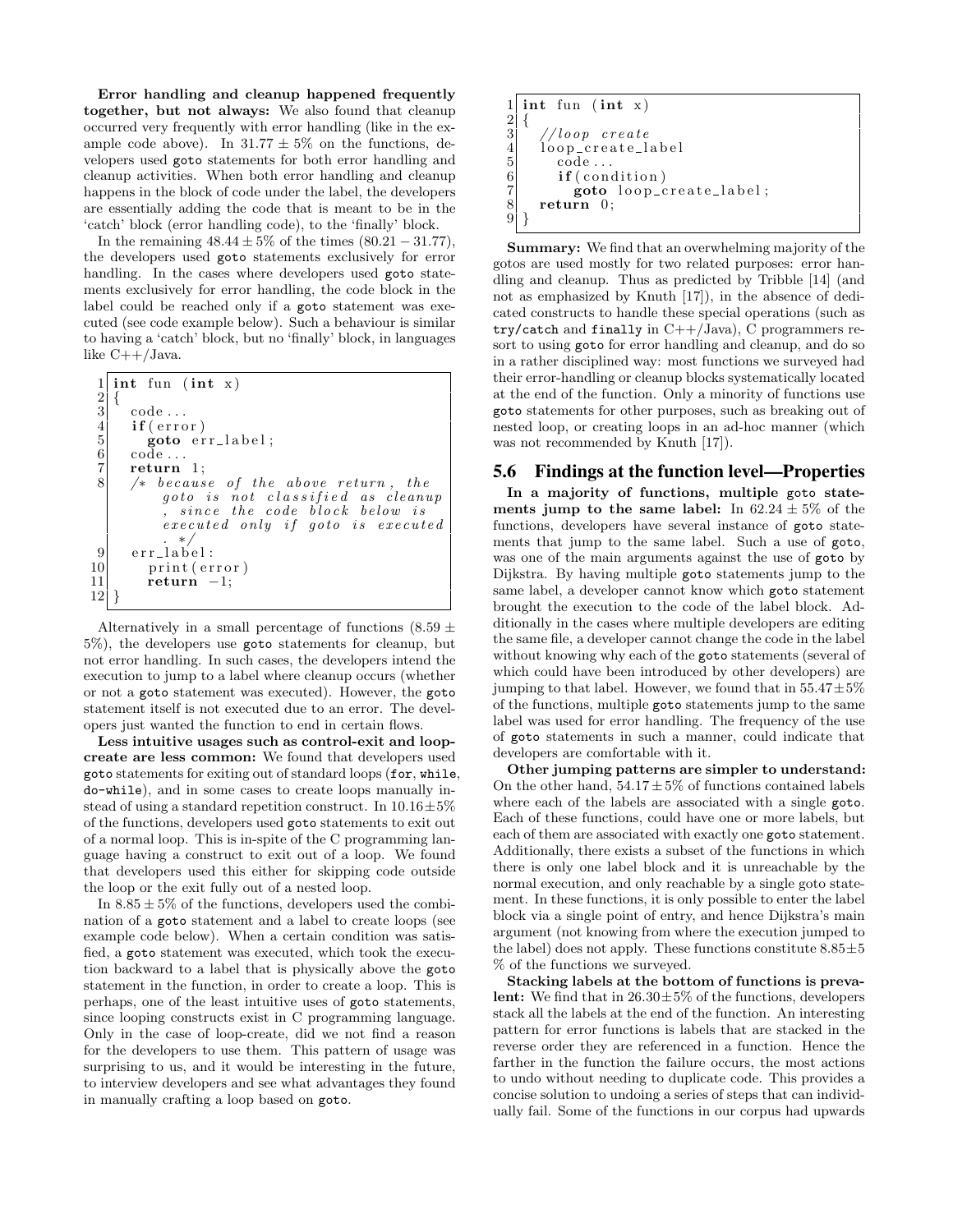of 4 labels stacked in such a way (which is not easy to accomplish with a try/catch block in  $C++/Java$ ). Therefore, this is one of the cases where goto and appropriately placed label blocks might be simpler than a try/catch block.

Spaghetti code is uncommon: We found that in a few cases  $(5.99 \pm 5\%)$ , the developers used goto to create spaghetti code – goto statements inside the code block that is under the label of a different goto statement. Such a use of goto allows arbitrary jumps within the code of the function, thus making it difficult to keep track of which line of code is currently being executed. Overall, such behaviour exemplifies the really harmful usages of goto, especially when used in complex functions. Nevertheless, we stress that we encountered a very small amount (6%) of such cases.

Most jumps are forward, not backwards: We found that in  $90.55 \pm 5\%$  of the functions, developers used goto statements to jump to a label that is physically after the corresponding goto statement (like example code above). On the other hand, developers used goto statements to jump to a label that was physically before the corresponding goto statement in the code, in a relatively small, but non negligible, portion of the functions  $(14.06 \pm 5\%$ , note that the % of backward and forward jumps do not add up to 100% since there are functions where both such jumps exist).

As we saw before, developers used goto statements for creating loops. In order to create loops, the developers would have had to use a goto that jumped backwards to a label (see above for example to create loops). Unsurprisingly, most usages of backward goto statements are for this purpose. However, we found that in  $5.21 \pm 5\%$  of the functions, developers jumped backwards to a label from a goto, but were not creating a loop (because the goto statement was not part of a condition). Every time the code executed such a goto, the execution would go back to a label.

Additionally we found that in  $4.17 \pm 5\%$  of the functions, a backward jump from a goto statement was done from within the label of another goto statement, thus making it both a backward jump and spaghetti code. Such a use of goto might be very hard to keep track of during execution. That may be the reason why we find so few cases of this.

Summary: We find that the usages of goto statements exhibit several properties. First, we find that it is common to have several goto statements jumping to the same label: if this presents the issue highlighted by Dijkstra that it is not possible to know exactly the control flow that led to the label, it also means code duplication has been avoided (similar to calling an inner function – something standard in languages that support them). On the other hand, many labels are only reached by a single goto  $(54.17 \pm 5\%)$ . Further,  $8.85 \pm 5$  % of functions have label blocks that are only reachable by a single goto statement; in those cases, Dijkstra's main concern does not apply. We also find that backwards jumps are often, but not always, correlated with loop creation goto statements. Finally, arbitrary jumps between goto statements ("spaghetti") are a relatively rare occurrence alleviating concerns about their impact.

We find that, in general, the use of goto is actually well disciplined. Most uses of goto are reasonably structured, filling the void of missing higher-level constructs found in other languages. Also there are usages that are unstructured as Dijkstra feared.

 $\overline{a}$ 

 $\searrow$ 

# 6. RQ2: Do developers remove/modify goto statements?

### 6.1 Motivation

Since Dijkstra's article claims that goto statements can have harmful effects, we wanted to empirically examine if goto statements did cause harm. However, a causal relation between a programming construct and harm is difficult to establish. Hence, we approximate harm as post-release bugs or bugs that are likely to affect the users of software and that could not be detected in development and testing. Then we examine if goto statements were removed/modified in any of the post-release bug fixes of a particular release of six OSS projects. In doing so, we assume that if a goto statement is removed/modified in a post-release bug fix, then it is more likely to be associated with that post-release bug (harmful).

### 6.2 Approach

We examine 180 days of post-release commit history for the six oss projects shown in Table 1. During this period we extract the code that was removed and the code that was added in every bug fixing commit to the git repository. We determine if a commit was a bug fix commit or not by looking for keywords such as 'bug', 'fix', 'issue' [21]. Then for each bug fix commit, we look at the added and removed code to see if goto was removed from the code or modified (when the same goto statement exists both in the added and removed code).

In some cases, the developers might include in the commit comment or in the comments section of the bug in the issue tracking repository that a goto statement was the cause of the bug, and that was the reason why they removed/ modified it, but we cannot be sure that they will make such a comment. The only sure way of knowing is by examining the code that was committed to the source code repository (which is what we do in our paper). Also note that we only focus on the goto statement and not the labels, since the removal/modification of a label will implicitly always require a change to the actual goto statement. We also do not examine if any change was made to the code within the block of code under a label, since that is the action taken once the goto is executed, and does not imply that a goto statement caused a bug. It only implies that the code executed after the goto call has a bug. Hence, we focus only on the actual goto statement. Also note that we only look for bugs and not code smells [10].

### 6.3 Results

✟

The results of our analysis is presented in Table 4. We found that there are anywhere between 87 and 1,012 commits to the release we examined for the six OSS projects. Among the post-release commits, there were 25-145 bug fixing commits. However, only in two projects (ghostpdl, openldap) were goto statements removed in post-release bug fix commits. In the remaining four projects no goto statement was removed in a post-release bug fix commit. We found only one project (ghostpdl) where the goto statements were modified (either moved in the code or the target label was modified). In ghostpdl, eight of the 143 post-release bug fix commits had a goto statement that was modified.

We also looked at all post-release commits instead of just the bug fixing ones. We found that now four projects had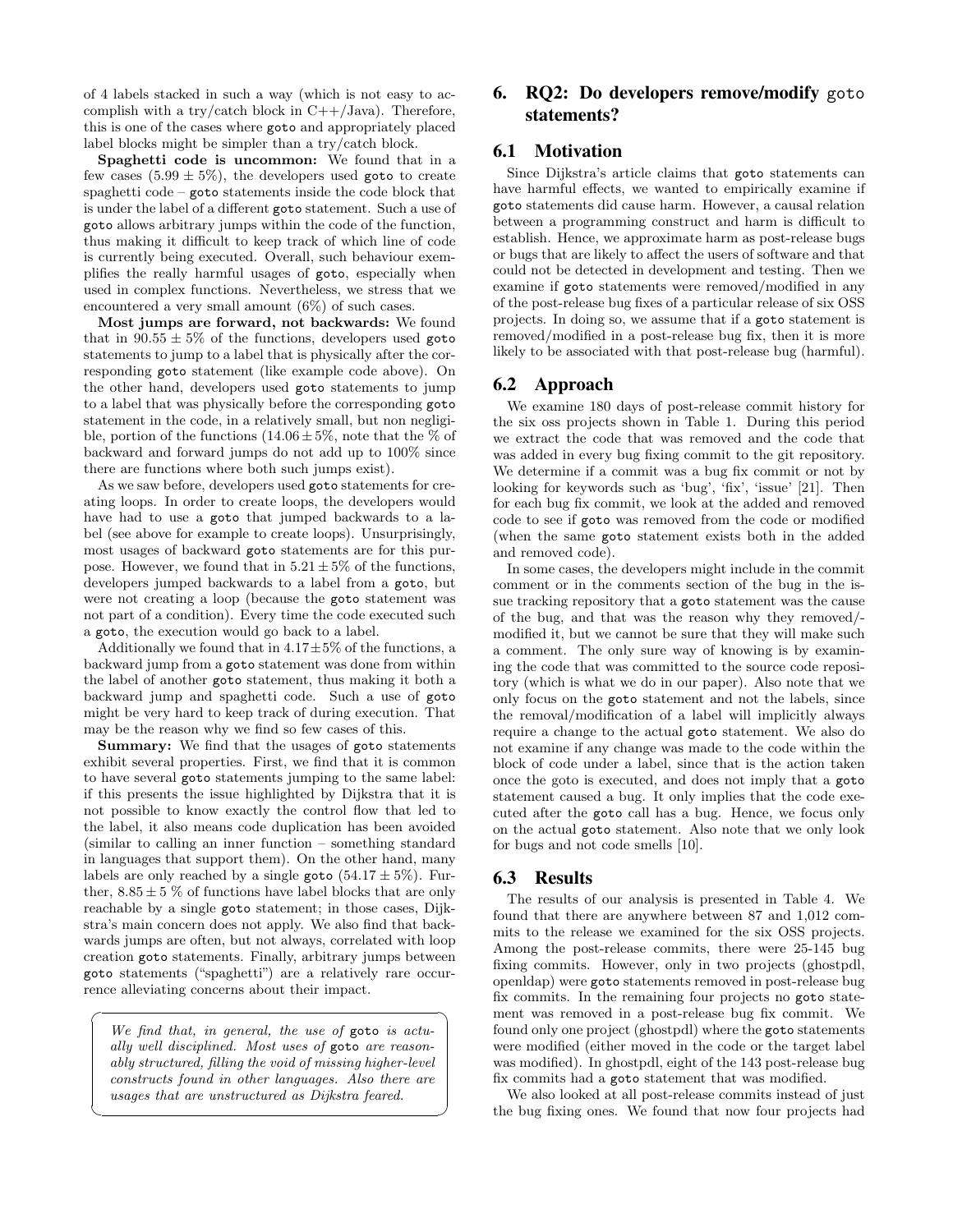| Project      | All Post Release Commits |               |                           | Bug Fix Commits |                         |                           | Number         | of |
|--------------|--------------------------|---------------|---------------------------|-----------------|-------------------------|---------------------------|----------------|----|
|              |                          |               |                           |                 |                         |                           | state-<br>goto |    |
|              |                          |               |                           |                 |                         |                           | ments in the   |    |
|              |                          |               |                           |                 | code                    |                           |                |    |
|              | $\#$ Commits             | #<br>goto     | $#$ goto state-           | $#$ Commits     | #<br>goto               | $#$ goto state-           |                |    |
|              |                          | statements    | modi-<br>ments            |                 | statements              | ments modi-               |                |    |
|              |                          | removed       | fied                      |                 | removed                 | fied                      |                |    |
| clamay-devel | 87                       | $0(0\%)$      | $1.1\%$                   | 25              | $0(0\%)$                | $0\%$<br>0 <sup>0</sup>   | 758            |    |
| ghostpdl     | 446                      | 2 %)<br>9     | $3.1\%$<br>14 (           | 143             | $2.8\%$<br>4            | $5.6\%$<br>8              | 576            |    |
| gimp         | 126                      | $0(0\%)$      | $(0 \%)$<br>0(            | 84              | $0\%$<br>0 <sup>0</sup> | $0\%$<br>0 <sup>0</sup>   | 4,557          |    |
| opendap      | 158                      | $2.5\%$<br>4. | $0\%$<br>0 <sub>0</sub>   | 112             | $2.7\%$<br>3            | $(0\%)$<br>0 <sup>0</sup> | 2,101          |    |
| postgresql   | 97                       | 1 %)          | $2.1\%$<br>$\overline{2}$ | 24              | $0\%$<br>0 <sub>1</sub> | $0 \%$<br>$\Omega$        | 815            |    |
| VTK          | 1,012                    | $0.1\%$       | $0 (0\%)$                 | 145             | $0\%$<br>0(             | $0\%$<br>0 <sup>0</sup>   | 4,579          |    |

 $\sqrt{2}$ 

✍

Table 4: The number of times a goto statement is removed/modified in the post-release phase of a project

goto removed, and three projects had goto modified. However, in two of those four projects (postgresql, VTK), only one goto statement was removed. In total, between 0 and 9 commits had goto statements removed, and between 0 and 14 commits had goto statements modified. However, the corresponding total number of commits ranged from 87 to 1,012. The highest percentage of post-release commits with goto statements modified was  $3.1\%$  — which is very small.

We place the above results in context in two ways. (1) We first examine the number of goto statements present in the respective release of the six OSS projects. If the number of goto statements is small, then obviously the number of goto statements removed/modified in the commits will be small. We found that the six projects had between 576 and 4,579 goto statements in the respective releases. Therefore, the lack of goto statements being removed/modified in bug fix commits is not due to the lack of goto statements in the code; (2) We also looked at another programming construct to place the results regarding goto statements in context, namely if statements. We found that between one and 29 if statements were removed, and between four and 59 if statements were modified in the bug fix commits. In five out of the six projects the ratio of goto statements removed/modified to all goto statements is not significantly different from the ratio of if statements modified/removed to all if statements. Only in GIMP that ratio is higher for goto statements and the difference is statistically significant. This means that only in one out of six projects post-release fixes were more likely to modify a goto statement than an if statement after adjusting for the relative frequency of goto and if statements. Therefore the number of goto statements removed/modified are much smaller in comparison.

Finally, we manually analyze the post-release bug fix commits in which goto was removed/modified. The two projects with such commits are ghostpdl and openldap. In none of the commits were goto statements removed/modified because they caused a post-release bug. There were three reasons for a goto to be removed/modified: (1) A feature was removed and the goto within the code of the feature was no longer needed; (2) goto was moved due to code/comments added somewhere above the goto statement; and (3) goto was moved to a different if-condition's block of code (only one case). We noticed that no goto was modified in such a way that it jumped to a different label.

Additionally, we found that all but two of the goto statements in the commits were used for cleanup or error handling purposes. Among the two remaining goto related commits: one was a goto that was modified (similar to case 2 above) in ghostpdl. It was used for spaghetti code; another was a goto that was removed (similar to case 1 above) in openldap. It was used for a loop exit. Interestingly, the loop that it was exiting out of was created with a goto as well. Also along with the goto the label was removed as well.

If we assume bugs in the post-release phase of a project as a measure of harm, then the small number of goto statements being removed/modified in bug fixes implies that goto statements were not considered harmful enough to be removed/modified in the post-release phase of the project in most cases.

### 7. THREATS TO VALIDITY

False positives due to code generation: the heuristic we used may not be sufficient to filter out all generated files. However, the manual inspection of the random sample provides us with a very small estimate of generated files that are left in the sample  $(1.5 \pm 5\%)$ .

False positives due to other reasons: the regular expression we used to find gotos may return false positives, however our manual analysis uncovered only one such case (a goto in commented-out code).

Overestimation due to forks: projects in GitHub are easy to fork, and that may lead to a potential proliferation of very similar projects in the population. However, none of the files in the random sample of 384 files we manually examined in RQ1 were from forked projects.

Sampling errors: we performed a simple random sampling without replacement at the file level to get the list of files to inspect. We then followed that by sampling one function per file for detailed inspection. An alternative was to sample directly at the function level which conflicted with our goal to perform the analysis at the level of both files and functions. Another alternative was to use all the functions in the file, which may bias the results towards files with large number of functions with goto statements. As such there is a small threat the sample is not representative. However, our way of sampling is similar to the way Gallup samples people for its polls [4].

Yet another alternative to sampling is to use an automated tool like Coccinelle [1] to automatically determine patterns. However, we choose not to use an automatic parser for four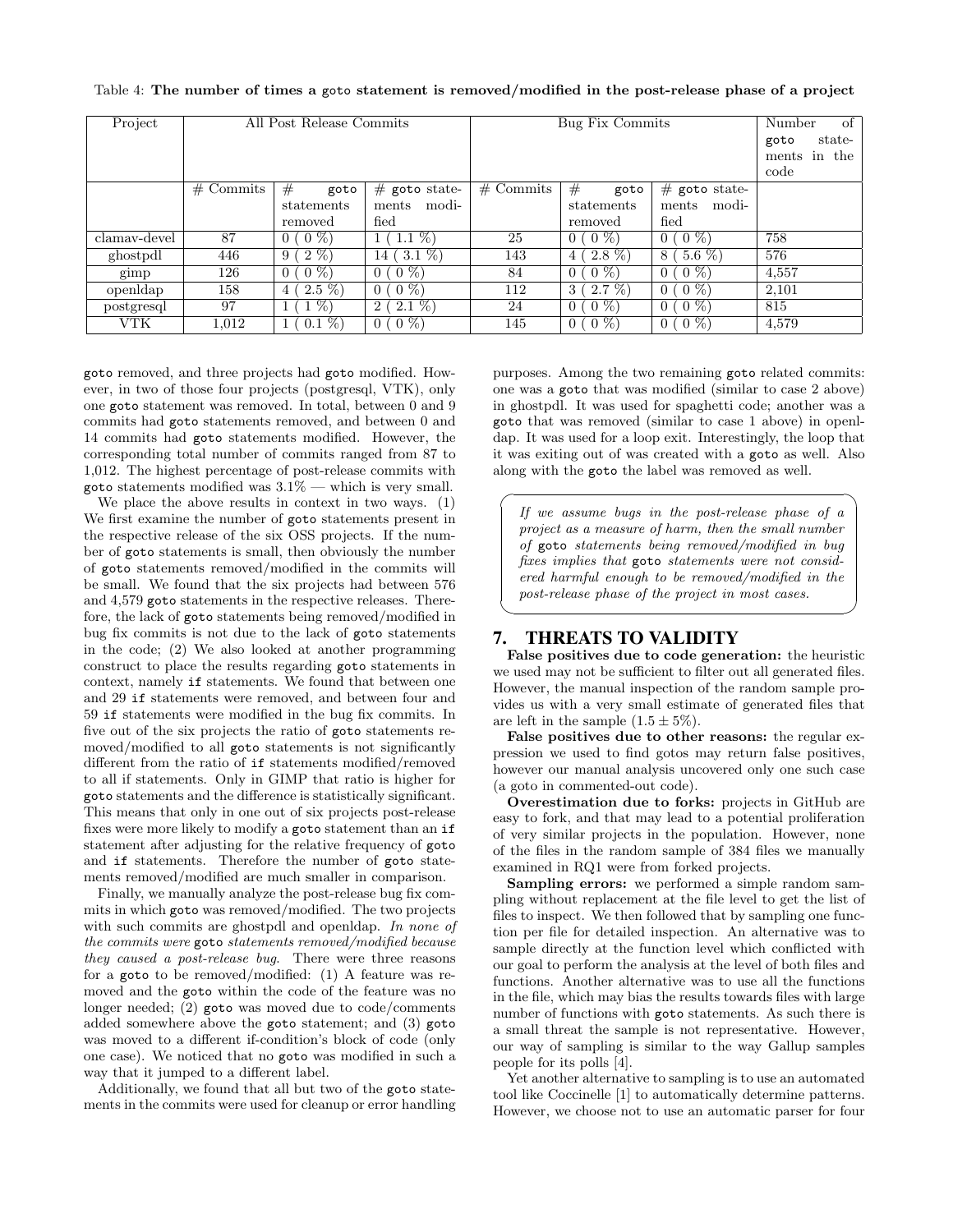reasons: (a) we had to first do a manual inspection to determine all the different uses of goto, before any automation could be done; (b) we could have identified several properties like forward or backward jumps, it would have been more difficult to identify others, such as spaghetti code; (c) manually analyzing a random sample gives an accurate representation of the whole population; and (d) automatically extracting the various uses of goto statements will not produce any more accurate results, since even the code that we have examined automatically is but a sample of the population of the world of C code out there;.

Goto semantics specific to C: C's goto can only jump inside a function. Other languages may permit other things, and have different usage patterns, as such further studies are needed in those languages. We also searched for setjmp, C's equivalent to a goto that can jump to other functions, but found very few usages of it.

Generalizability: We conducted our study on the set of C source code projects available on GitHub, which is the largest open-source repository in use at the moment. As such, we expect that the results of this study are somewhat generalizable, unless the C projects available on GitHub are markedly different from other C projects in existence.

Domain of the files: there may be different domains for files using goto statements, compared to other C files. We found that  $85 \pm 5\%$  of the files with goto statements in the dataset that we inspected manually are system or networking files. In terms of type of usage, we found that the proportions of goto statements defined for a certain purpose or exhibiting a certain property were comparable between system and non-system files, with the notable exception of the "stacked labels" property. If we cannot discard the possibility that there are differences in usage in terms of domains, we have not encountered strong evidence towards this either. In any case, further studies on a larger sample of non-system files need to be conducted. In particular, more work is needed to determine if there are systematic differences between the system code and the non-system C code (though some may argue that C is designed primarily for system code). Surveys and interviews with developers will help corroborate and enrich the findings presented here.

#### 8. CONCLUSION

For decades, there have been arguments over the use of goto in programs. However, they have been mostly theoretical. While some of our results may be obvious to C developers, the overall software community may not know (and there is no empirical evidence so far) how goto statements are used in practice. This study is to our knowledge the first to bring empirical evidence to the debate; by reporting on how C developers are actually using goto in practice, and by investigating if they are involved in post-release bugs. We conducted a large-scale study of more than 11K projects (more than two millions C files), featuring both quantitative and qualitative components. Summarizing our findings:

• Most usages of goto statements appear to be reasonable. Our qualitative study of a sample of files and functions using goto shed light on why goto is used: far from being maintenance nightmares, most usages of goto follow disciplined, well-designed usage patterns, that are handled by specific constructs in more modern languages. The most common pattern are error-handling and cleanup, for which exception handling constructs exist in most modern languages, but not in C. Even properties such as several goto statements jumping to the same label have benefits, such as reducing code duplication, in spite of the coordinate problem described by Dijkstra.

• Developers did not remove/modify goto statements in the post-release phase of four of the six projects. Finally, our quantitative study on the post-release history of six OSS projects showed that developers did not find goto statements harmful enough to be removed in a bug fix commit in four of the six projects. Even in the two projects where goto statements are removed/modified, we notice through manual inspection that goto statements did not cause the bugs. Thus we do not find evidence that goto caused post-release bugs in these projects.

Overall, our qualitative study tells us that only a minority of goto usages are really exemplary of the 'disastrous effects' Dijkstra warned us about. We have no evidence that goto statements were used differently prior to Dijkstra's famous article than now. However, the current usage heeds Dijkstra's advice, but not to the letter: goto is being used, but is mostly limited to the cases where it actually offers an improvement over the alternatives. Indeed, some developers perceive that sometimes goto is the cleanest way to achieve something [31]. Thus goto statements do not appear to cause harm in practice, as they are mostly used for a limited set of straightforward purposes, quite unlike the ways Dijkstra feared they may be misused. Experienced C programmers may not find the results very surprising; However we think it is very important that there is now sound, quantifiable empirical evidence about the use of goto statements for error handling in C. The harmless uses of goto may happen because (as suggested by developers on Slashdot [26] and StackOverflow [25]) developers heeded the call of Dijkstra and used goto statements carefully. Or, as noted in PeerJ [22], perhaps the real impact of Dijkstra's article was cultural. However, it may also be due to other reasons, such as the developers own experience. In fact, the actual reason cannot be known without a user study that includes interviews with developers on why they use (or do not use) goto statements in their code, which we intend to do in future work. Therefore, when teaching C, educators may no longer need to say that goto statements are always harmful, but may rather teach the ways in which goto can be used in a harmless, and even productive way. However, we do not advocate that goto statements have to be used. We only say that goto statements should be provided as an option for anyone who wants to use it. In future work we want to examine the underlying fault model in goto statements– i.e., common errors when using goto statements and their frequency of occurrence in Github projects. For example if the return codes in goto statements were error prone [9].

On a closing note, the continuous interest shown by developers to topics such as the usage of goto shows that empirical studies of early influential articles are needed in order to assess how they fare over time.

#### 9. REFERENCES

- [1] Coccinelle. http://coccinelle.lip6.fr/, Checked Aug 2014.
- [2] Download statistics for GIMP in Sourceforge. http://goo.gl/AiUg8f, Checked Aug 2014.
- [3] GitHub. https://GitHub.com/, Checked Aug 2014.